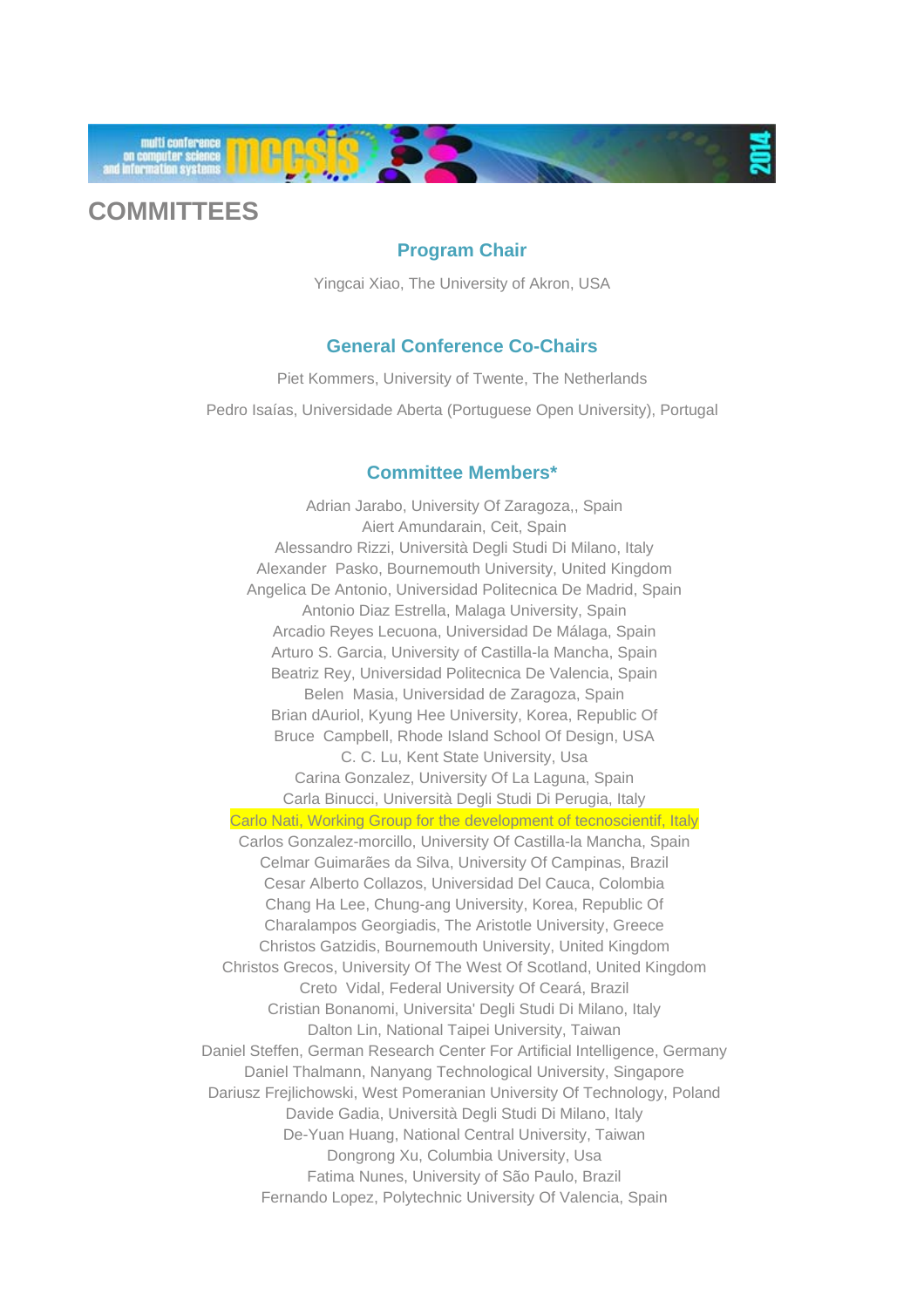Fotis Liarokapis, Coventry University, United Kingdom Francisco Gonzalez Garcia, University Of Girona, Spain Francisco Luis Gutierrez, University Of Granada, Spain Franck Vidal, Bangor University, United Kingdom Galina Pasko, Uformia, Norway Gilles Gesquiere, Liris, France Giovanni Farinella, University of Catania, Italy Giovanni Gallo, Università Di Catania,, Italy Giovanni Puglisi, University Of Catania , Italy Giuseppe Patanè, CNR-IMATI, Italy Hans-Jörg Schulz, University of Rostock, Germany Harald Obermaier, University Of California, United States Henning Barthel, Fraunhofer Institute For Experimental Software Eng, Germany Hongchuan Yu, Bournemouth University, United Kingdom Hugo Alvarez, Ceit, Spain Igor Sevastianov, Nvidia Corp, USA Ingemar Ragnemalm, Linköping University, Sweden Isaac Rudomin, Barcelona Supercomputing Center, Barcelona Jairo Sanchez, Vicomtech-IK4, Spain Jian Chang, Bournemouth University, United Kingdom Jian Zhang, Bournemouth University, United Kingdom Jose Ignacio Echevarria, Universidad de Zaragoza, Spain José Pascual Molina Massó, Universidad de Castilla-la Mancha, Spain Jose Remo Ferreira Brega, Sao Paulo State University, Brazil Josip Almasi, Vrspace, Croatia Juan Manuel Gonzalez Calleros, University Of Puebla, Mexico Jun Xiao, Zhejiang University, China Krzysztof Okarma, West Pomeranian University Of Technology, Poland Krzysztof Walczak, Poznan University of Economics, Poland Kurt Debattista, The University Of Warwick, United Kingdom Laura Monroe, Los Alamos National Lab, Usa Laura Papaleo, Province of Genova (ITA) & LRI - University of Par, France Laura Serra, University Of Zaragoza, Spain Leandro Fernandes, Federal Fluminense University, Brazil Lihua You, Bournemouth University, United Kingdom Linda Giannini, Teacher, eTwinning Ambassador , Italy Luca Grilli, Universita Degli Studi Di Perugia, Italy Luciano Soares, Insper Instituto de Ensino e Pesquisa, Brazil Luis Unzueta, Vicomtech-IK4, Spain M. Emre Celebi, Louisiana State University in Shreveport, USA Marc Daniel, Ecole Superieure D ingenieurs De Luminy, France Marcelo Guimaraes, UNIFESP / FACCAMP, Brazil Marcos Nieto, Vicomtech-ik4, Spain Mario Hlawitschka, University Of Leipzig, Germany Marla Schweppe, Rochester Institute Of Technology, USA Marta Fairen, Universitat Politècnica De Catalunya, Spain Mauricio Hess-Flores, University of California, Davis, USA Miguel Angel Lago, Universidad Politécnica de Valencia, Spain Mubbasir Kapadia, Disney Research Zurich, Switzerland Mu-Chun Su, National Central University, Taiwan Nadia Ambrosetti, Universita Degli Studi Di Milano, Italy Nathan Carr, Adobe Systems Inc., USA